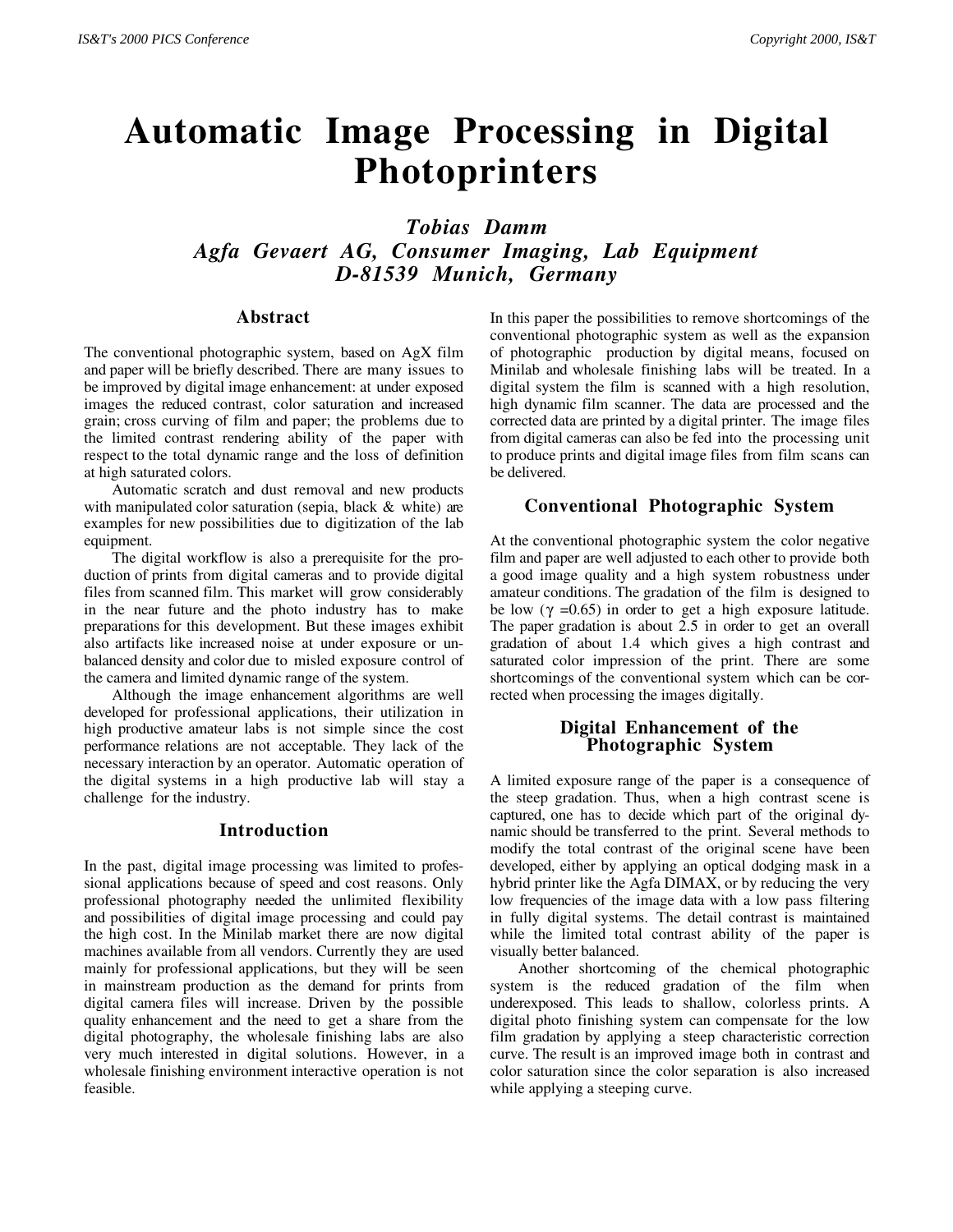Although the sensitivity / graininess relation of films has been much improved in recent years, high speed films still exhibit a very high graininess. To a certain extent, this can be compensated by applying a smart filtering of high spatial frequencies of the digital data.

Analyzing further the limitations of the conventional photographic system one is faced with cross curving of film and the paper. Due to design limits of the chemistry, the gradation curves of film and paper are not linear and not parallel for the 3 colors. This leads to color artifacts in shadows and highlights. Digital processing enables to compensate this behavior very easily by applying the proper gradation correction to each color channel.

As already mentioned, the contrast ability of the conventional photographic system is limited. This holds true also for the color contrast which can be rendered. Very saturated colors are clipped when reproduced on paper, the fine definition in saturated color areas is lost. In the conventional system, this artifact is reduced by introducing additional dyes into the system. Digitally it is much easier by smart mapping of the gamut of the digital image data.

# **Extension of the Production**

When having the images digitized, new products and new services are feasible. Prints with changed color saturation like sepia or black & white can be produced very easily.

A considerable improvement of both print quality and productivity / production quality can be realized by digital scratch and dust removal. The scratches and dust on the film are detected in a fourth channel which is separate to the 3 color channels. This information is used to perform an automatic retouching of the image data which are printed then perfectly on the paper.

# **Digital Print Service**

The main extension of the production portfolio is realized by the possibility to get a share of the digital photography. This is one of the driving forces for digitization of the photo labs. When having an installed digital work flow in the Minilab or the wholesale finishing lab, it is easy to feed into this work flow also the data from digital cameras or to output digital images from film. The transfer, storage and processing of the huge amount of data is currently an important task of the whole industry.

The digitally produced images also exhibit photographic problems. The exposure control of digital cameras is equivalent to that of conventional cameras, it can be mislead by the scene. Over and under exposure of the sensor (CCD, CMOS) occurs. The dynamic range of recent sensors is not as wide as that of film. Thus, exposure correction is also an issue in digital photography.

When comparing the prints from different digital cameras with fixed processing, the color and density differences in many cases are larger than at a conventional production with different film types. Although there are several technical committees working on standardization there is a need to automatically compensate for the individual color and density behavior of the cameras similar to the compensation for different film types by total film scanning in order to get a balanced mixed production.

In contrary to the conventional system, a digital camera shows a constant gradation when reducing the exposure. However, the noise is increased considerably. To reduce this noise when processing the digital images is a challenge for the system manufacturers, which will support the position of the photo labs.

#### **Automatic Production**

The difficulty in high productive photo finishing environment would be to automatically control all these digitally possible features, i.e. to make really use of the digital potential without reducing the system speed. There is no indication that more information about the original scene, the illumination conditions or any other photographic information will be available when producing the prints as it is available in the conventional photo lab today. Therefore, smart algorithms will still be necessary to discover the right treatment of the image independently whether it comes into the lab in digital ore conventional form.

The design of the digital signal processing will influence the achievable image quality. These image enhancement algorithms are very well investigated in the professional environment and can be purchased from the shelf. The achievable image quality is extraordinary high, the problem is, to apply them to the vast amount of pixel data in acceptable time frame and at affordable cost.

However, these software products usually require some operator interaction to control the image manipulation. The automatic control of the digital possibilities in a high productive lab will stay a challenge for the industry. Smart algorithms like the Agfa TFS technology will remain key features which are necessary to commercialize the possible benefit from the digital possibilities.

# **Conclusion**

Although the chemical photographic system provides a considerable high image quality at very competitive speed and cost, there are some quality issues to be improved by digital processing. But the digital equipment increases the cost of the production. The challenge for the photo industry in particular in the amateur market is to create from the increased image quality an increase of the production quality, i.e. to produce more sellable prints. And of course to reduce the cost per print by maintaining the high speed of recent lab systems by implementing smart automatic control algorithms. *BATY* 200 *PIG* Contents.<br>
Allocado do seculo do seculo do seculo do seculo do seculo do seculo do seculo do seculo do seculo do seculo do seculo do seculo do seculo do seculo do seculo do seculo do seculo do seculo do se

# **Acknowledgement**

The author would like to thank the colleagues of the Basic Research Department of Agfa Lab Equipment for their superior contribution to this paper.